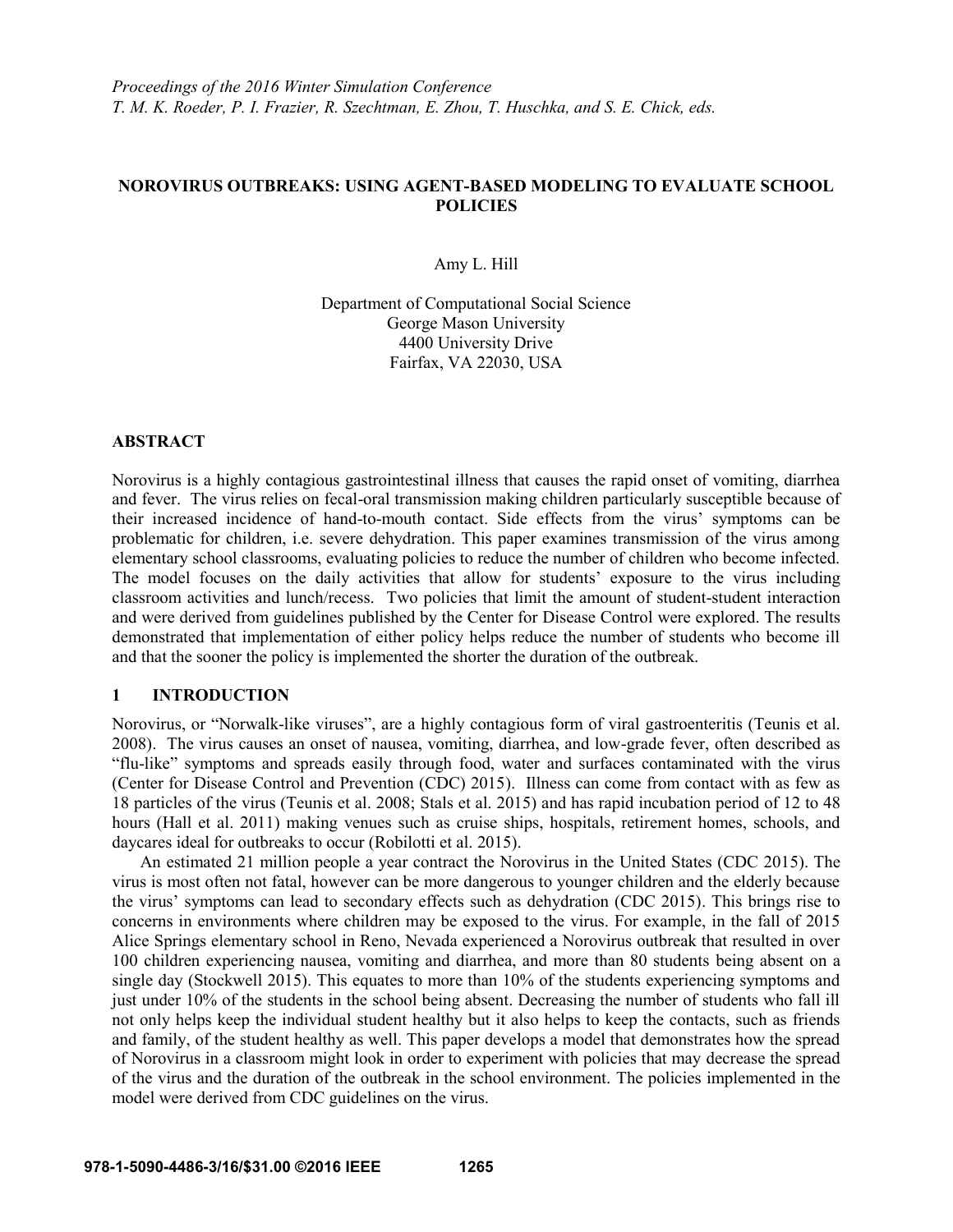## **2 BACKGROUND**

Between 2009 and 2010, almost 1 million of the children who contracted the virus received some form of pediatric care with the combined cost of treatment costing an estimated \$273 million (CDC 2013a). These costs included outpatient visits and hospitalization. Young children are more prone to having side effects from the symptoms of norovirus making them a more at risk group when the virus is contracted (CDC 2015; European Centre for Disease Prevention and Control (ECDC) 2013).

An infected individual sheds the virus in both their stool and vomit and passed to others through the fecal-oral route (Robilotti et al. 2015). In a study looking at the quantity of virus particles infected food handlers can spread to working surfaces, it was found that  $18\pm7$  virus particles were collected from the working surface where it was concluded that 18 viruses produced a 50% risk of infection (Stals et al. 2015). However, becoming infected with the virus does not always lead to illness, the illness rate from infection was about 10% when infected with a single dose (103 Norovirus genomes which is estimated as the 50% infection dose, i.e. 18 viruses) (Teunis et al. 2008).

While, this rate of infection is recognized as extremely high for viruses (Teunis et al. 2008) and worrisome for adults, children have an increased vulnerability because of their increased hand-to-mouth rate. One of the ways the virus, especially among youth, is spread by touching objects contaminated with the virus and then touching your mouth (CDC 2013a). In a study conducted looking at children's frequency of hand-to-mouth contact saw that children between the ages of three and 12 (mean age of seven) were observed to have hand-to-mouth contact 6.7 times per hour (Freeman et al. 2001, Xue et al. 2007), making children, especially young children, particularly vulnerable to the spread of the norovirus infection.

Looking further at children's susceptibility of the Norovirus, the spread of the virus in the schools becomes an important focus area. Schools allow a large (and in some cases extremely large) number of children to be in a single location at a single time giving the virus opportunity to transmit to a large population, followed potentially by their families and the community. In recent history, outbreaks that occur in school settings have been handled by voluntary absenteeism (parents keeping children home to be safe), shutting the school down for a break (long weekend or early seasonal break) in conjunction with a disinfecting cleaning (Uren 2014, Wilson 2015). Nevertheless, there is no single policy put in place when a norovirus outbreak is identified at the school or classroom level. In order to explore how a classroom level policy may affect the spread of an outbreak, a model was created to simulate the spread of norovirus through a series of elementary school classrooms.

## **3 METHODOLOGY**

### **3.1 Overview**

Individual-based and transmission models have been used to evaluate influenza transmission and to assess policies implemented (in particular school closures) to help mitigate the spread of influenza among students and communities (Cauchemez 2008). Falling in line with previous models evaluating policies for reducing school contagion spread, an agent based model (ABM) was built to simulate the spread of the Norovirus among classrooms in a school. The model was built and run in Python using standard open-source packages, allowing different classes of agents to be built and evaluated. The main agent interaction takes place at the student level, however, the classrooms are able to implement different policies and the models metrics are collected at the school (entire grade) level.

The model focuses on the classrooms and students' interactions. The students' health status is based on the basic SEIR model, allowing students' health states to be susceptible, exposed, infectious, or recovered. This model focuses on three routes of exposure for students: seating arrangements (neighbors); daily group activities, which is the randomly pairing up students to work in groups of 2, 3 or 4; and the students' social interactions at lunch and recess. The students' social networks are represented using a small world network, which will be further described in Section 3.2.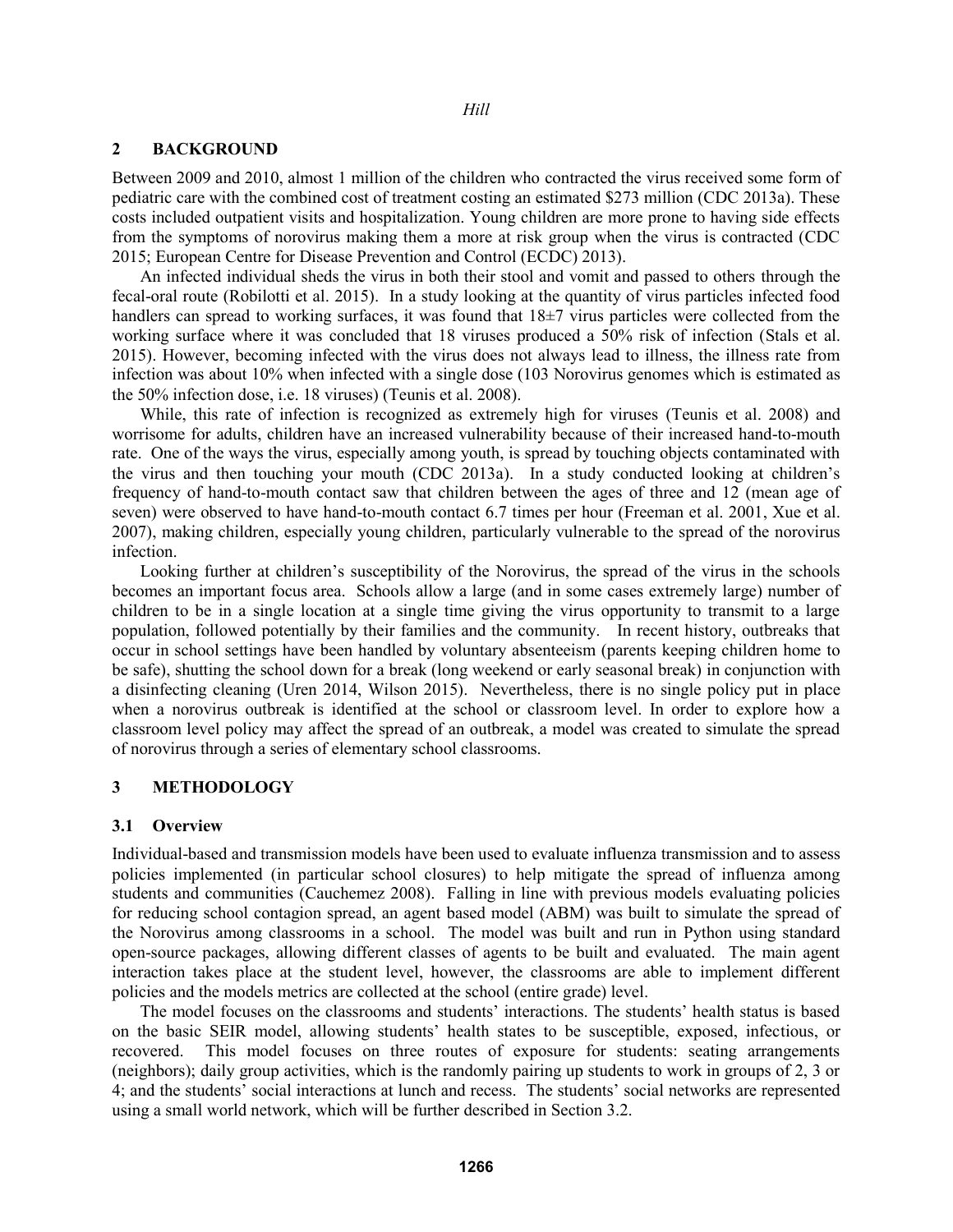Figure 1 shows a basic diagram of the daily routes of exposure for a student and the decision points used to model the exposure risks. Each route of exposure gives the student some level of risk to becoming infected. The students' infectious period is represented by a set number of days starting where the student is asymptomatic but infectious, followed by a set period where the student is symptomatic and removed from the classroom. Once the student enters the recovery stage, they return to the classroom and become healthy but susceptible since there is no immunity to norovirus. The simulation ends once all students have returned to a healthy status.



Figure 1: Daily decision points for each students' health.

### **3.2 Creating Friendship Networks**

In order to properly represent the social ties of children for this model a modified small world network structure was created at the start of each set of runs. Homophily theories suggest that children who share similar attitudinal and behavioral characteristics will be friends with each other, such that friendships are built on similarities (Espelage et al. 2007; Cairns et al. 1995; Kindermann 1993).

Studies looking at the nature of youth interactions have concluded that the small-world structure among students reflects the flow of various kinds of information and student contacts (Cotterell 2007). In another study on student's daily contacts as it relates to influenza immunizations strategies revealed a low variance small-world network with in the school (Salathé et al. 2010).

As found in small-world networks, the social structure of a school possesses clusters of reciprocal friendships and class ties that are distributed across all children to some degree (Espelage et al.2007; Cotterell 2007). In order to properly represent these clusters intra-classroom and cross-classroom connections, two variables were used to build the simulated friendship network. The basic network model is based on the Watts and Strogatz small-world network model (Watts and Strogatz 1998). First all nodes were connected in a lattice structure, pairing to their neighbor on either side. Then each node was given a 60% probability to rewire a connection. That connection would be chosen at random from the nodes classmates, with a 10% chance to rewiring to a node from another class, therefore allowing students to have more friends within their own classroom than cross classrooms (Vu and Locke 2014).

The rewiring probabilities were chosen based on experimentation with the resulting network parameters. The final probabilities gave degree distribution, average shortest path, and clustering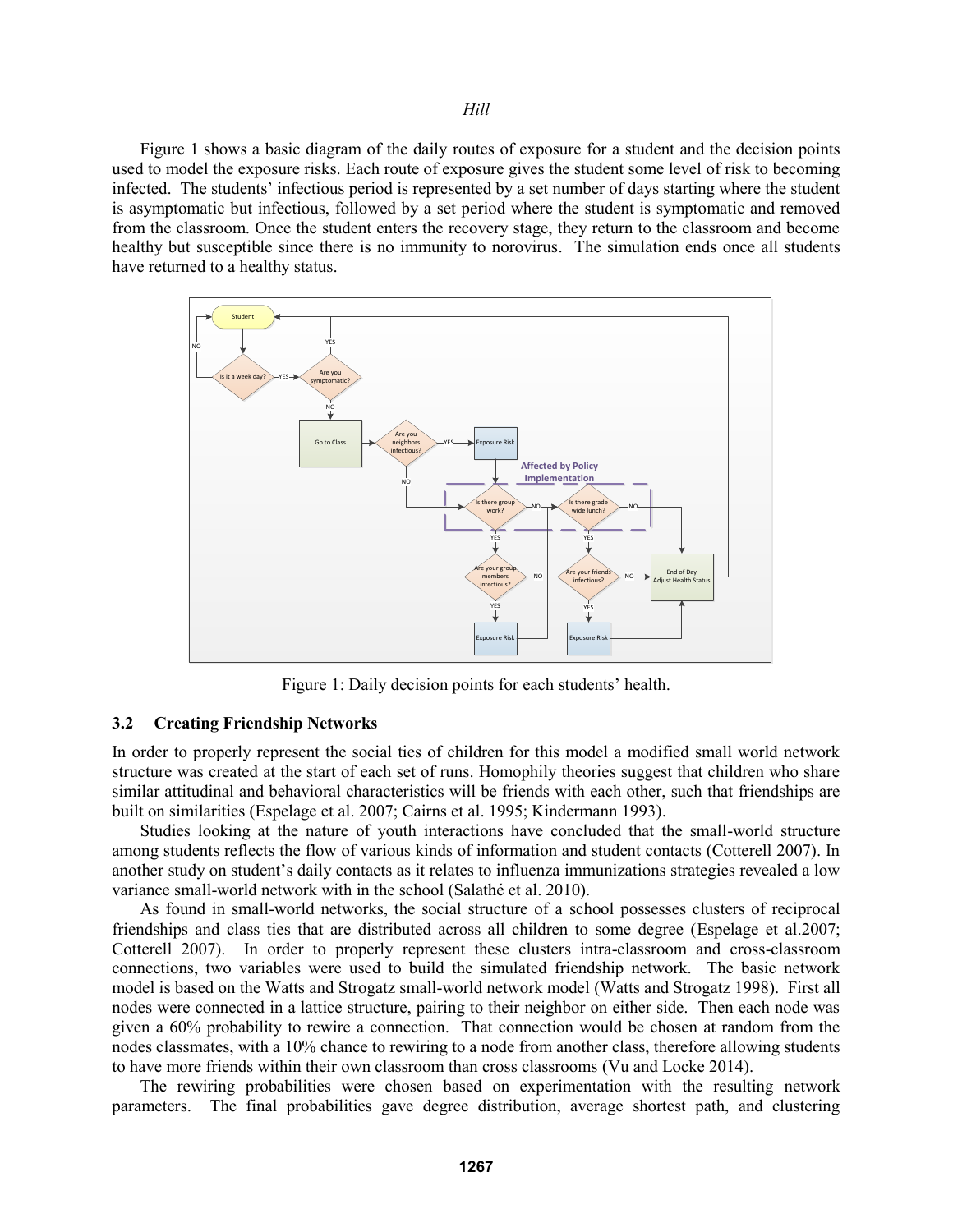coefficients that aligned with research that has been done on children's friendship networks. Table 1 shows the simulated and reference values for the social network. The reference values are based on studies from that examined social ties of students from  $K - 2<sup>nd</sup>$  grade and  $4<sup>th</sup> - 6<sup>th</sup>$  grade. Some of the variation in values was based on placement in the network, or the students status (i.e., popular or not), however, this is not being evaluated as part of the current model. Also, it was found that at younger ages, pre-school, kindergarten, early elementary school, peer groups of male and female children are of similar size (Vu and Locke 2014), therefore, sex of the agent was not a factor in this model.

*Hill*

| <b>Parameter</b>              | <b>Simulated</b><br><b>Network Value</b> | <b>Reference</b><br>Value | Source               |
|-------------------------------|------------------------------------------|---------------------------|----------------------|
| Group sizes                   | range 3 - 8.5<br>$(stdv=0.8)$            | range 3-9                 | Witvliet et al. 2010 |
| <b>Average Degree</b>         | 45<br>$(stdv=0.5)$                       | 3.9 to 4.5                | Vu and Locke 2014    |
| Average Path Length           | 50<br>$(stdv=0.4)$                       |                           |                      |
| <b>Clustering Coefficient</b> | 0.113                                    | --                        |                      |

Table 1: Parameters achieved with simulated small world network.

As can be seen in Table 1, the simulated networks produced a network with acceptably similar features to that of the real world data. The small standard deviations of the simulated network provides that while the friendships between the students change with the random generation of each network the overall structure remains consistent across runs. An example of the randomly generated network is shown in Figure 2.



Figure 2: Example network structure.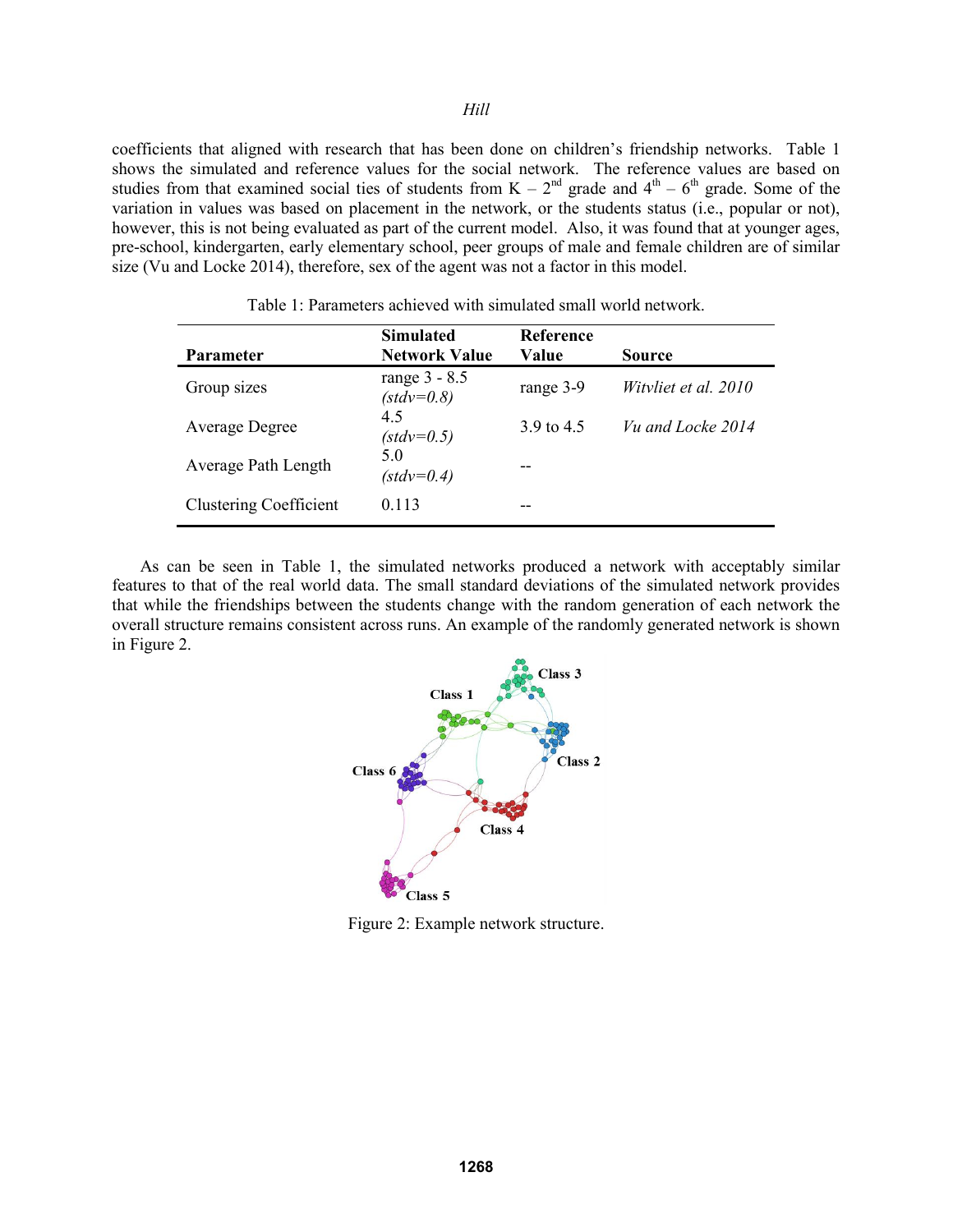### **3.3 Initializing the Model**

Model runs use a standard United States (US) school week, where students go to school for five days and are home for two. The model does not simulate exposure over the weekend in the home or public venues. The Maryland State Department of Education 2013 Class Size Report assessed the average elementary classroom size in the state of Maryland to be 20.1 (The Maryland State Department of Education 2013). Furthermore, Maryland elementary schools were found to have approximately were found to have approximately 120 students per grade (US Department of Education 2001). Based on this information, the model was initialized with a classroom size of 21 students and a total of six classrooms for the grade. Each classroom was set with assigned seats arranged in rows, giving each child two neighbors whose desk touches their own, with the exception of students with end seats who only have a single neighbor.

In addition, the assumption is made that the majority of daily teaching is done within the same classroom setting, unlike classroom systems where students move around throughout the day (e.g. high school). This model focuses on classrooms taught by a self-contained teacher, or teachers who teach multiple subjects, keeping the class together throughout the day (Perie et al. 1997). This helps alleviate effects that could arise from students cross-contaminating classrooms. A study looking at the amount of time teachers spend teaching during a normal school day saw an average of six hours twenty-four minuets spent in the classroom per day, most of which is spent with a core class of student (Perie et al. 1997). This model aims to recreate the classroom exposure and the lunch/recess exposure. The current version of the model does not evaluate potential exposure risks that come with elective periods when classes move classrooms.

For the five school days, the students have the opportunity to become infected with the virus by their assigned neighbors (based on assigned seats), students they connect with for group work, and their lunch and recess friends. Each one of these networks holds a certain probability of exposure. The neighbors of a sick student and group members of a sick student are given a 10% chance of becoming sick themselves. This is based on the assumption that virus shed by the sick neighbor to the shared desktops, which are hard surfaces, contains at least the single dose of the virus (18 virus particles) needed for infection (Teunis et al. 2008; Stals et al. 2015). An 18 virus dose was studied to have a 50% probability of infection (Teunis et al. 2008), however, since the exact measure of virus particles exist on hard surfaces in schools experiencing outbreaks, it is assumed that the 18 virus particles is a minimal exposure and all students who are exposed become infected, but have only 10% chance of becoming sick (Teunis et al. 2008; Stals et al. 2015). Students in the infected students' friendship network are given a very slightly increased probability of being infected (12% versus 10%). This increase is assumed because of the increased hand-to-mouth contact that would take place during lunch time interactions.

Once a student becomes sick, they are treated as asymptomatic for two days' time (incubation period) during which time they can spread the illness to others (CDC 2015; CDC 2013b; Gemmetto et al. 2014) while not showing symptoms themselves. After the two day incubation period the sick student is sent home for an isolation period of three days. Following the three day isolation, the student is assumed to have resumed a healthy status and returns to school (CDC 2015; ECDC 2013). The students 'sick'/ 'healthy' status is updated at the end of each day, as well as, there absentee status. If the student has completed 2 days with 'sick' status, they are temporarily removed from the school. At the start of the simulation attendance is taken at the classroom and school level to identify the number of students that are absent and to assign policies (if implemented) as needed. Table 2 shows all the initial model parameters selected for the model, excluding those shown in Table 1 for the creation of friendship networks.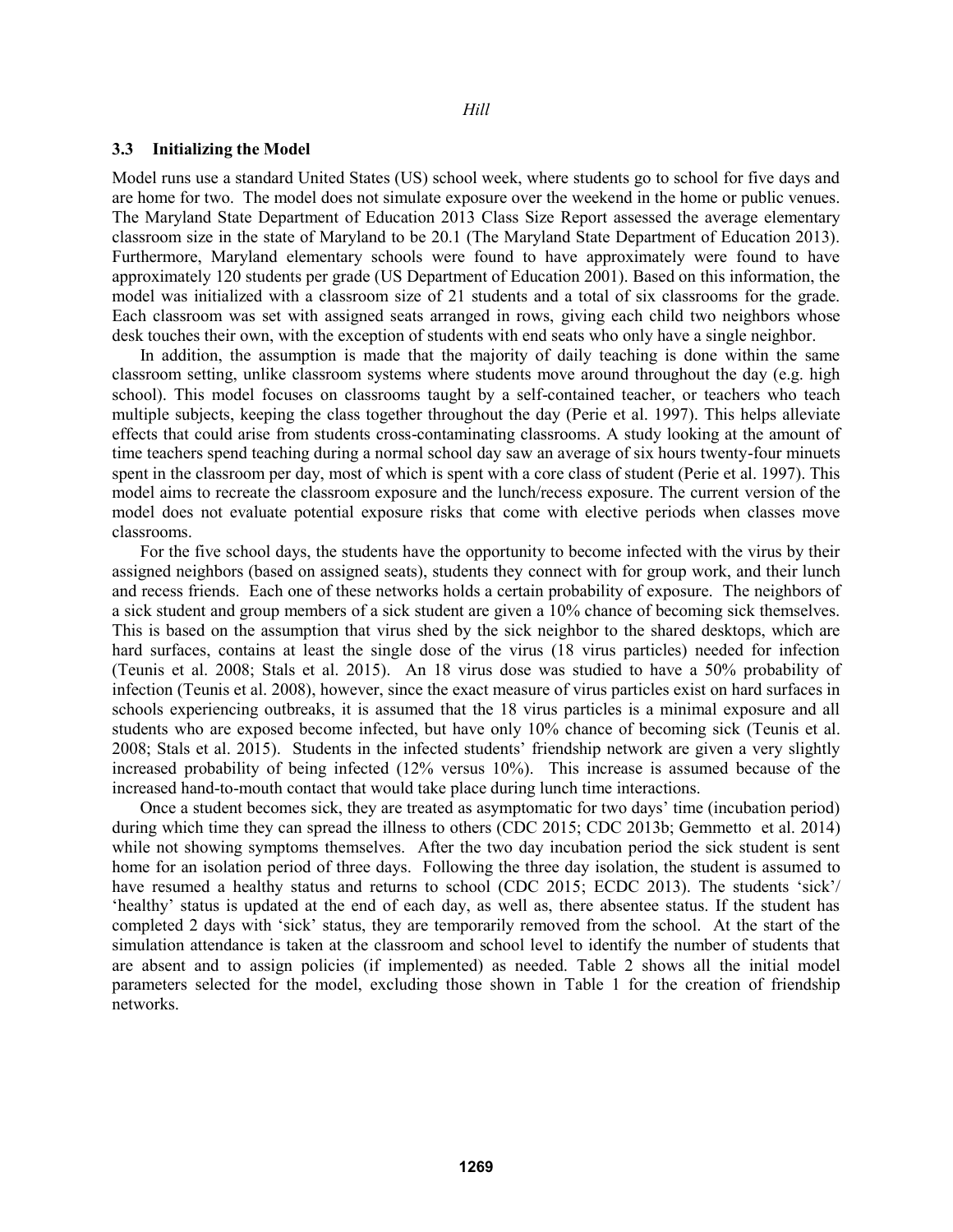| <b>Parameter</b>                     | Value       | Source                                             |
|--------------------------------------|-------------|----------------------------------------------------|
| <b>Classroom Size</b>                | 21 Students | The Maryland State Department<br>of Education 2013 |
| <b>Number of Classrooms</b>          | 6           | <b>US Department of Education</b><br><i>2001</i>   |
| <b>Risk of Infection</b>             | 50%         | Teunis et al. 2008                                 |
| <b>Illness Rate (Post Infection)</b> | 10%         | Teunis et al. 2008,<br>Stals et al. 2015           |
| <b>Incubation Period</b>             | 2 days      | CDC 2015, CDC 2013b<br>Gemmetto et al. 2014        |
| <b>Symptomatic Period</b>            | 3 days      | CDC 2015; ECDC 2013                                |
| <b>School Days per Week</b>          | 5 days      |                                                    |
| <b>Weekend Days per Week</b>         | 2 days      |                                                    |

Table 2: Initial model parameters.

# **3.4 Policy 1**

Policy 1 follows the same procedures as the baseline except the classrooms keep count of the number of students absent and change their social interactions accordingly. The classrooms make a daily decision based on the absenteeism rate (AR) on whether to implement the policy or not. If the class reaches an AR higher than the defined limit, Policy 1 is implemented. For example, an AR of 10% for a classroom of 21 students would be 2 students absent when the policy is implemented; where as an AR of 40% would require 8 students to be absent before implementing the policy.

Policy 1 instructs classrooms to stop conducting group work, thereby removing one of the routes of exposure as based on recommendations by the CDC for policies to use in Norovirus outbreaks in healthcare settings (CDC 2013b; CDC 2011). For simulations running Policy 1, students can still become infected by seat neighbors and by friends at lunch/recess.

# **3.5 Policy 2**

Policy 2 is implemented in the same manner as Policy 1. The classrooms take daily attendance and once the AR value has been reached the policy is implemented. Policy 2 builds on the CDC recommendation used for Policy 1, discontinue all forms of group activities (CDC 2011). In the first policy, group activities alone were restricted whereas Policy 2 suspends both group activities within the class and grade-wide lunches. For a policy such as this to be implemented, the children would be required to eat in their classrooms to minimize contamination from outside their classroom. When Policy 2 is implemented the only method of spread is through assigned seat neighbors because the students no longer interact with their group work or friendship networks.

# **3.6 Implementation**

At the start of each simulation the following parameters were randomly assigned: the initial 'sick' student, the network connections of each student, the teacher assigned group (size and group members). Based on the initial randomized parameter assignment, a single simulation should be run multiple times to explore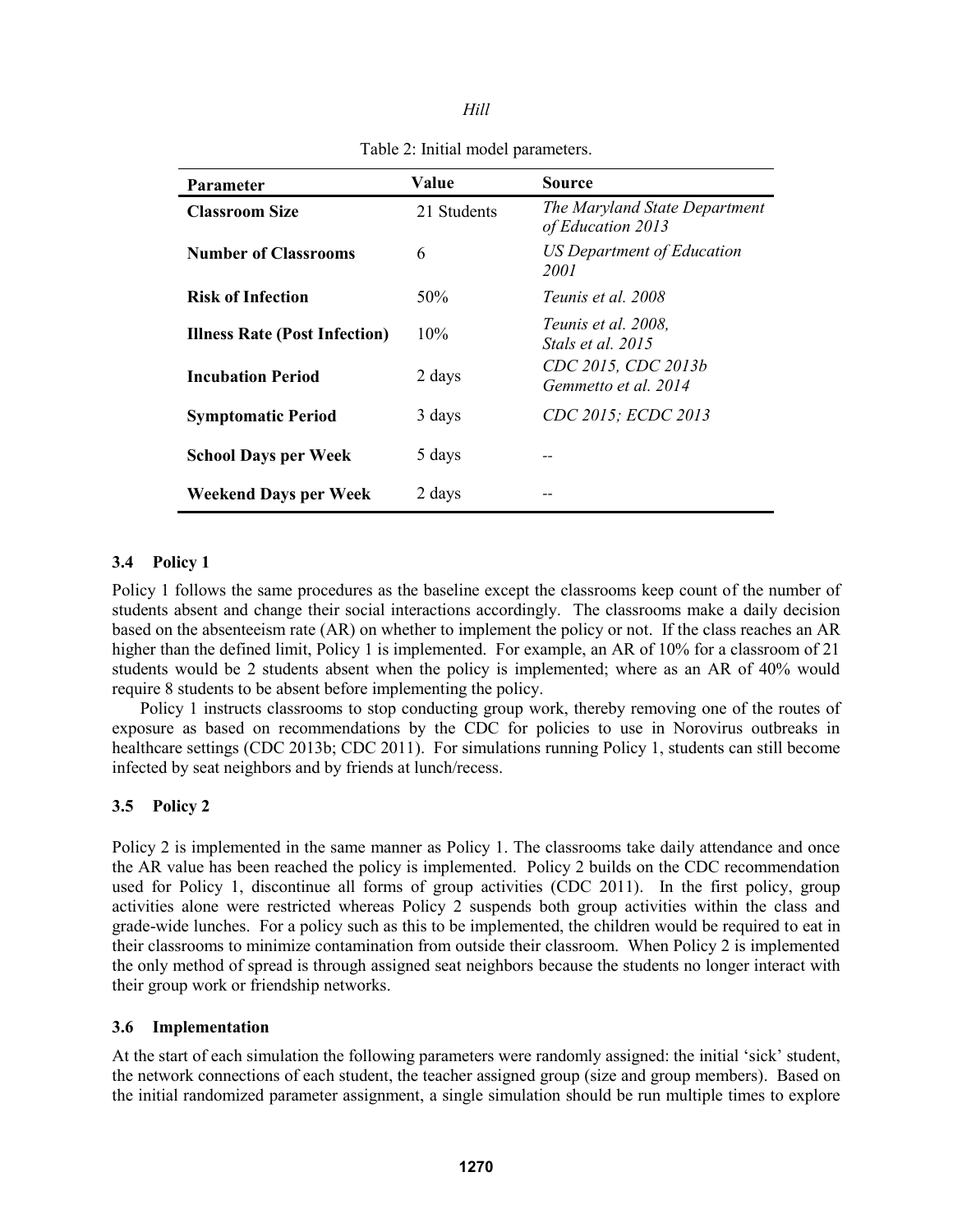the variable space of that particular configuration. Therefore each simulation of the model is run 4,000 times in order for the average across the runs to stabilize. Run increments were tested from 1,000 to 10,000, however, 4,000 was the point where the averages reached a steady state. Table 3 shows the average outbreak duration, standard deviation and variance at four different run increments to demonstrate how increasing the number of runs beyond 4,000 did not provide a significant change to the output of the model. This was additionally tested with a traditional T-test to verify there was no significant difference in results between the 4,000 runs and 10,000 runs. Similar tables were created for the other variables to identify the minimum number of runs that appropriately capture the behavior of the model, all which resolved to 4,000 runs. This conclusion was also verified graphically as the point at which additional runs do not affect the models output and the averages reach a near steady state.

| <b>Outbreak Duration (Days)</b> |         |                                     |                 |  |
|---------------------------------|---------|-------------------------------------|-----------------|--|
| Number of<br><b>Runs</b>        | Average | <b>Standard</b><br><b>Deviation</b> | <b>Variance</b> |  |
| 4,000                           | 22.32   | 2.56                                | 6.57            |  |
| 6,000                           | 22.27   | 2.55                                | 6.51            |  |
| 8,000                           | 22.31   | 2.67                                | 7.17            |  |
| 10,000                          | 22 32   | 2.66                                | 7.11            |  |

Table 3: Stabilizing results across runs.

Additionally, it should be noted that because the start of the virus is a randomly selected student and then transmission is based on probabilities relating to contact, approximately 3% of the runs resulted in no outbreak. However, this percentage remained consistent regardless of the number of runs, i.e. an average of 30 runs per 1,000 saw no outbreak. Therefore the effect of the 'no outbreak' runs is proportional across the baseline or policy implementation results.

The baseline, Policy 1 and Policy 2, with varying ARs, were each run for 100 simulations at 4,000 runs per simulation. The baseline simulations have no policy implementations and the virus is allowed to run its course through the school.

## **4 RESULTS AND DISCUSSION**

#### **4.1 Baseline**

The baseline simulation was run in an effort to verify that the model matched closely with reality, such that the influence of policies could be tested. From the baseline simulations the results (Table 4) showed the average outbreak duration was 22.1 days, average maximum absentee rate was 11 students (9%), and average total number of affected student population at the end of the outbreak was 31.8 students (25%). Since the baseline runs include 100 randomly simulated networks, the range of total affected students is also shown. This rate ranged from 17% to 34% (21 to 43 students of the 126 total).

A study that reviewed 47 Norovirus outbreaks across different venues provided information on the virus' duration within a population. The average duration across healthcare facilities (average 25 days), hospitals (average 22 days) and nursing homes (average 14 days) is reported at 20 days (combining all facility types) with a range of 9 – 92 days (Harris et al.2010). The average seen in the school simulation was 22.1 with a range of  $5 - 100$  days.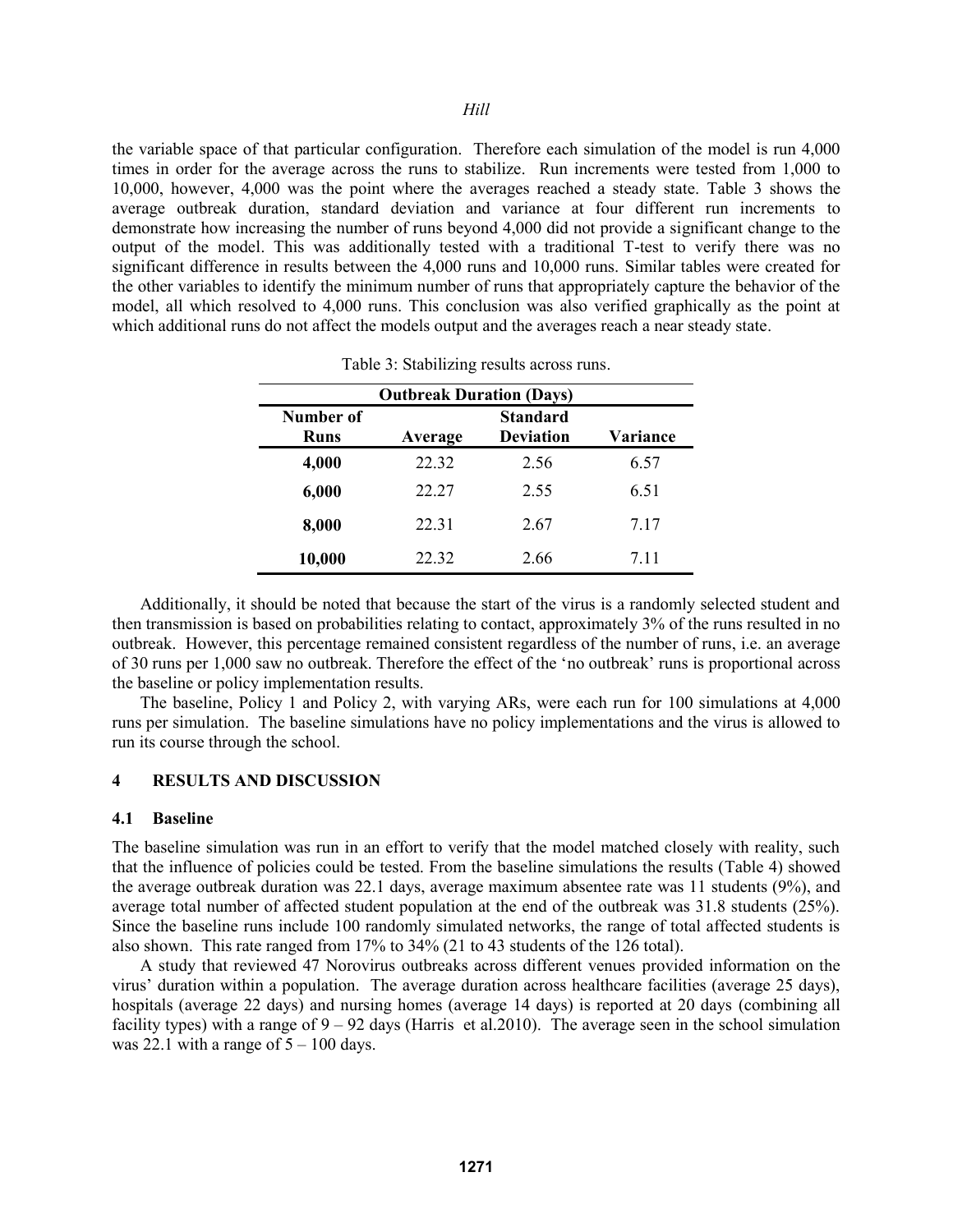|                                                         | <b>Simulated Values</b>    | <b>Reference Values</b>                   | Source                                                                   |
|---------------------------------------------------------|----------------------------|-------------------------------------------|--------------------------------------------------------------------------|
| <b>Duration (Days)</b>                                  | 22.1                       | 20                                        | Harris et al. 2010                                                       |
| <b>Duration Range (Days)</b>                            | $5 - 100$                  | $9 - 92$                                  | Harris et al. 2010                                                       |
| <b>Max Absentee Rate</b>                                | 11(9%)                     | Not available                             |                                                                          |
| <b>Total Number of</b><br><b>Students Affected</b>      | 32(25%)                    | $28\%^{1}$ , $25\%^{[2-7]}$               | $1$ Matthews et al. 2012<br>$\frac{2}{2}$ CBS News 2014<br>ABC News 2015 |
| <b>Range of Students</b><br><b>Affected Across Runs</b> | $21 - 43$<br>$(17 - 34\%)$ | $13\% - 43\%1$ ,<br>$17\% - 34\%^{[2-7]}$ | $4$ Lopez 2012<br>Stockwell 2015<br>$6$ Uren 2014<br>Wilson 2015         |

Table 4: Baseline simulation results.

Two methods were used to evaluate the attack rate, the overall number percent of the population affected by the virus. A study that reviewed attack rates across 44 school outbreaks found an average of 28%, with a range of 13% to 43% (Matthews et al. 2012). This was complemented by a cursory look at recent (2012 – 2015) US school based Norovirus outbreaks. Five news reports were pulled to see how the reporting matched to the references. The data pulled from the news reports is provided in Table 5. The average attack rate was calculated at 25% with a range of 17% to 34%. It is noted that these calculations are based on the total number of students infected at the time of the news report.

| <b>Report</b>                                                                                                             |                                                        | Approximate<br><b>School</b> | <b>Reported</b><br><b>Number</b> | <b>Calculated</b><br><b>Attack</b> |                                 |
|---------------------------------------------------------------------------------------------------------------------------|--------------------------------------------------------|------------------------------|----------------------------------|------------------------------------|---------------------------------|
| Date                                                                                                                      | School                                                 | Population*                  | Students Ill <sup>t</sup>        | Rate <sup>†</sup>                  | Source                          |
| 2015                                                                                                                      | Alice Smith<br><b>Elementary School</b><br>(Nevada)    | 746                          | 100                              | 13%                                | ABC News 2015<br>Stockwell 2015 |
| 2015                                                                                                                      | Conger Elementary<br>School $(Oregon)^3$               | 401                          | 75                               | 19%                                | Uren $2014$                     |
| 2014                                                                                                                      | Garfield Elementary<br>School (Minnesota) <sup>4</sup> | 385                          | 80                               | 21%                                | Willson 2015                    |
| 2014                                                                                                                      | Condon Elementary<br>School<br>$(Massachusetts)^5$     | 800                          | 150                              | 19%                                | CBS News 2014                   |
| 2012                                                                                                                      | Medea Creek Middle<br>School (California) <sup>6</sup> | 1127                         | 320                              | 28%                                | $Lopez$ 2012                    |
| * Based on 2015 data search for number of students (School Digger 2015)<br>${}^{\text{t}}$ At the time of the news report |                                                        |                              |                                  |                                    |                                 |

Table 5: Statistics pulled for schools experiencing Norovirus outbreaks.

# **4.2 Policy Implementation**

Following the establishment of a baseline, the two policies were then modeled to test how the classroom policies affect the spread of the virus. The selected starting AR was 10%, meaning that classrooms would implement Policy 1 or 2 when more than 2 students were absent with norovirus symptoms. The results implementing the policies in the simulation are shown in Table 6. All the metrics for the simulation showed a significant drop, based on a 95% confidence, over the baseline. Policy 2 showed a significant difference from Policy 1 at 95% confidence. These results suggest that implementing either policy with a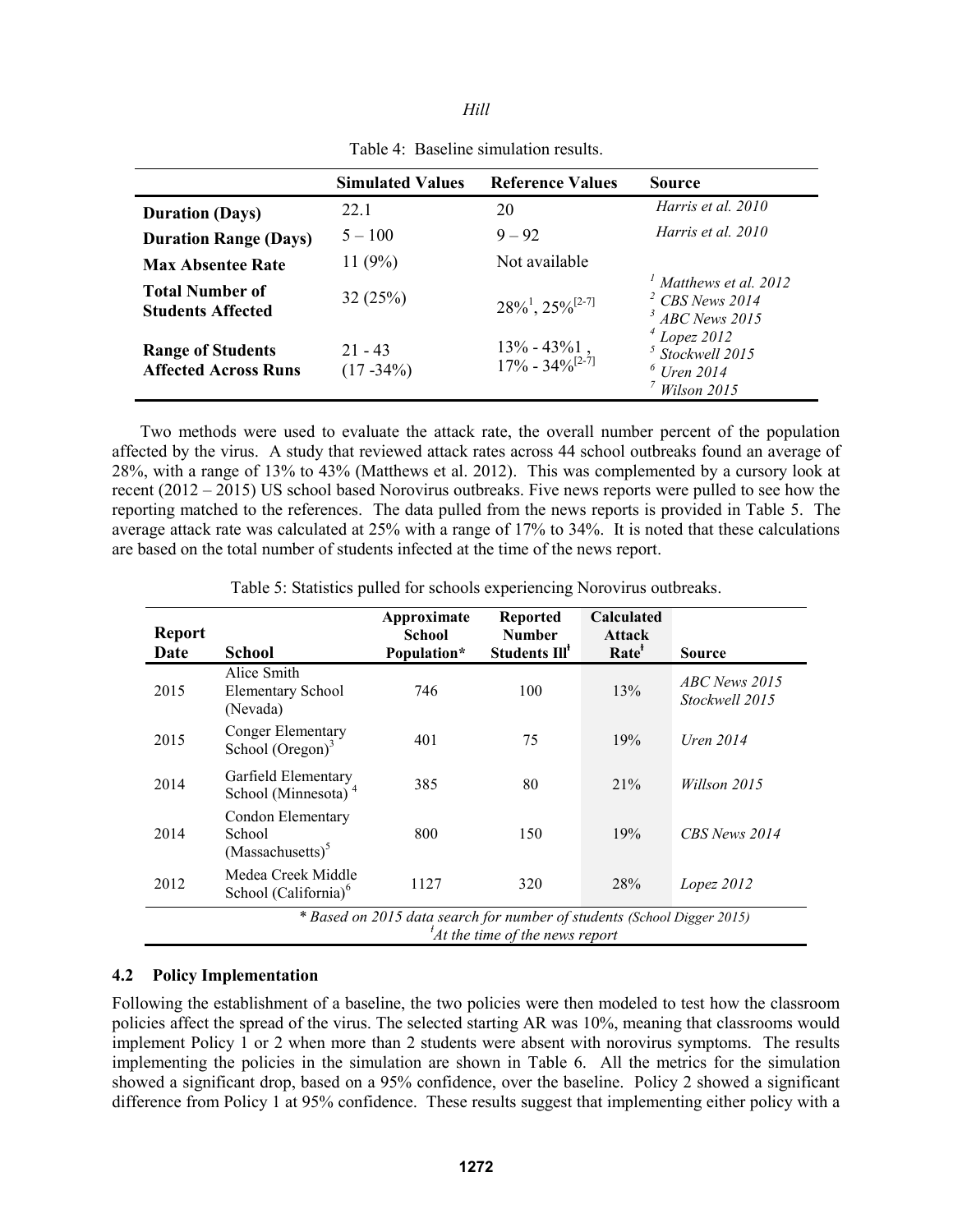10% AR would help reduce the duration of the outbreak, minimize absenteeism rates and decrease the total number of students affected by the illness.

To examine how sensitive these results are to the AR, the AR was varied from 10% to 40% (2 student – 8 students) before policy implementation. The results are shown in Table 6, all values are show significant reduction, with 95% confidence, except the maximum student absentee rate for Policy 1 at AR 40%. The value here was not statistically different from the baseline.

The results from policy implementation demonstrate either policy at any point in the outbreak can help to reduce the number of students who fall ill and become absent, reducing the overall duration of the outbreak, AR and total number of students affected. Other mitigation models which look at minimizing school closures cite one reason to reduce the socio-economic impact of closure for parents and the community (Gemmetto et al. 2014). The policies suggested in this paper, do not require school closure only classroom and school day modification. In addition the policies are limited to the classroom, when that classroom reaches its critical point, therefore not requiring entire school or entire grade participation.

As one would expect, the longer delay between the start of the outbreak and the implementation of policy leads to diminishing returns for both Policy 1 and Policy 2. An AR will be reached where it will too late to implement policies for any large benefit. The point where the policy was fully ineffectual was not reached in the simulations, AR 40% indicates that point being approached. For Policy 1 at an AR 40%, the maximum absentee rate seen does not differ with significance from the baseline. While statistically not greatly different, the values for duration and attack rate for Policy 1 at 40% are approaching those of the baseline. As could be imagined, 40% of a single class being absent is extremely high and not likely to occur unprovoked by illness; more favorable results would come implementing policy prior to this point.

|                                               |               | <b>Duration</b><br>(Days) | <b>Max Absentee</b><br>Rate | <b>Total Number of</b><br><b>Students Affected</b> | <b>Range of Students</b><br><b>Affected Across Runs</b> |
|-----------------------------------------------|---------------|---------------------------|-----------------------------|----------------------------------------------------|---------------------------------------------------------|
| <b>Baseline</b>                               |               | 22                        | 11 $(9%)$                   | 32(25%)                                            | $21 - 43$<br>$(17 - 34\%)$                              |
| Policy 1                                      | <b>AR 10%</b> | 17                        | 8(6%)                       | 18(14%)                                            | $13 - 24$<br>$(11 - 19\%)$                              |
|                                               | AR 20%        | 19                        | 9(7%)                       | 24(19%)                                            | $17 - 35$<br>$(14 - 28\%)$                              |
|                                               | AR 30%        | 21                        | 10(8%)                      | 27(22%)                                            | $19 - 37$<br>$(15 - 29\%)$                              |
|                                               | <b>AR 40%</b> | 21                        | $11**$ (8%)                 | 30(24%)                                            | $19 - 41$<br>$(15 - 33\%)$                              |
| Policy 2                                      | <b>AR 10%</b> | 9                         | 5(4%)                       | 6(5%)                                              | $6 - 7$<br>(5%)                                         |
|                                               | AR 20%        | 13                        | 7(6%)                       | $12(10\%)$                                         | $10 - 15$<br>$(8 - 12\%)$                               |
|                                               | AR 30%        | 16                        | 9(7%)                       | 18(15%)                                            | $14 - 24$<br>$(11 - 19\%)$                              |
|                                               | <b>AR 40%</b> | 19                        | 10(8%)                      | 24(19%)                                            | $17 - 32$<br>$(13 - 26\%)$                              |
| **Not significant from baseline at $p < 0.05$ |               |                           |                             |                                                    |                                                         |

Table 6: Results for Policy 1 and Policy 2 with varying AR.

Additionally, it should be pointed out that Policy 1 is far easier to implement than Policy 2. Policy 2 would require more logistics and be more costly for school administration to accommodate students who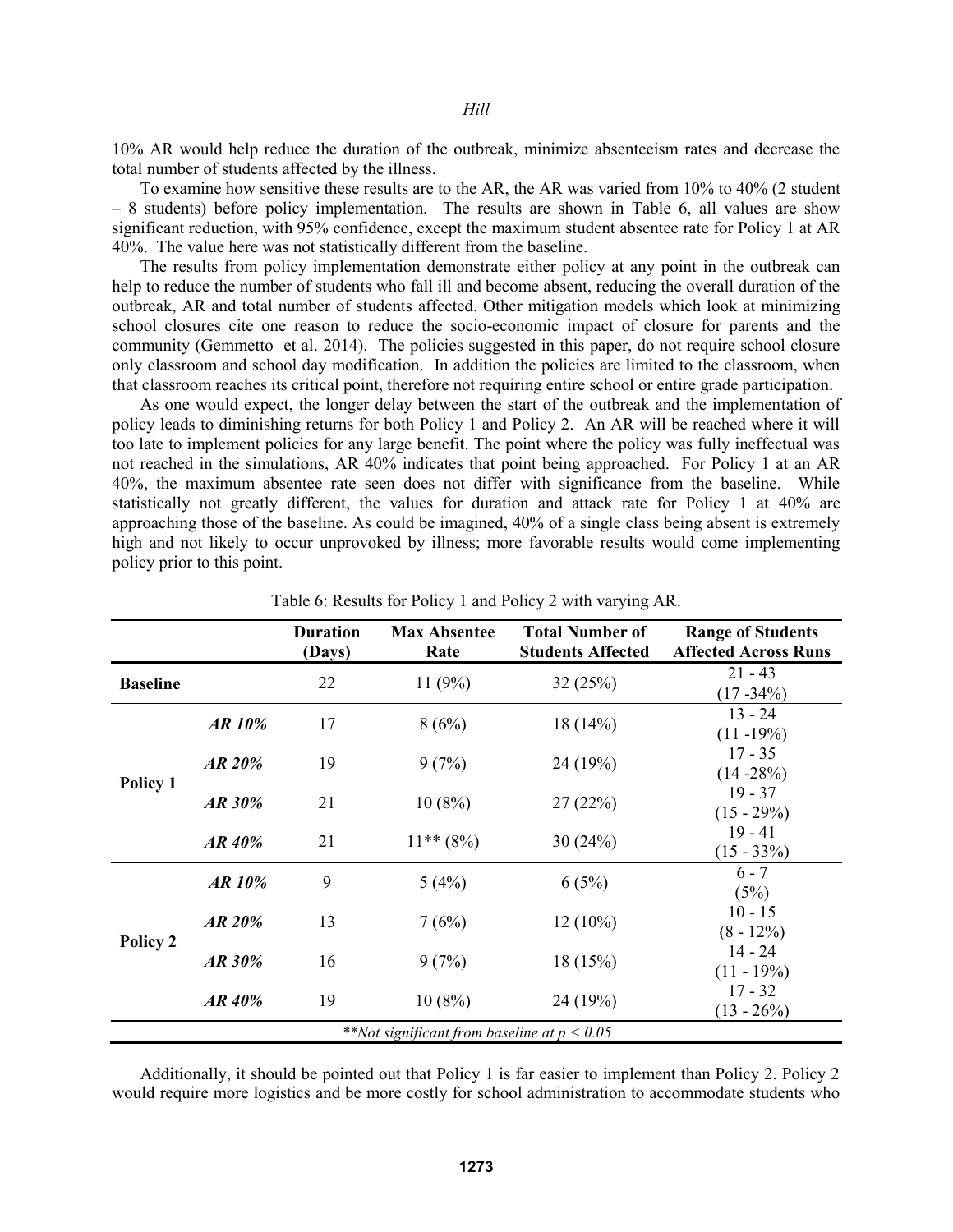purchase or receive lunch through the school. Food would have to be delivered to the classroom or picked up and brought back by students in order for lunchtime to be contained to the classroom. Also classrooms would likely need support for teachers during the lunch period since it is often contractual that unionized teachers in public schools receive a lunch break (most often in the same timeframe as when students eat). This likely does not include all logistic challenges that implementation of Policy 2 would encounter, it demonstrates that policy implementation does not come without challenges.

### **4.3 Assumptions, Limitations and Future Work**

This model provided very positive results for the implementation of school policies to help reduce the duration of a norovirus outbreak, however, like much of the work done in the field of policy modeling there are assumptions and limitations that were required to build an experimental model. First and foremost, it is assumed that information is readily available for decision making, i.e. the teacher knows the number of children who are out and why they are out at the beginning of the day in order to implement one of the policies. Second, the model assumes that parents keep the student home for the full 3 days while the child is symptomatic. Additionally, the model is limited by the modes of transmission included. As stated previously, this model does not look at cross grade transmission or environment-tostudent transmission from rotating classrooms throughout the day or week or the use of restrooms in the school environment.

Future iterations of this model, or models of this type, would benefit from including the environmentto-student modes of transmission. This would allow for experimentation of sanitation/disinfecting policies that could be put into place during an outbreak.

## **5 CONCLUSIONS**

The Norovirus model detailed in this paper provides a reasonable representation of how the virus spreads between students in for a single grade of an elementary school. The policies selected were simple requiring minimal change to the constructed school day and not requiring entire school commitment since they can be implemented per classroom. Both policies were evaluated with an AR which varied from 5 – 40% and showed the improved duration and total number of students infected, when implemented with lower ARs. This is a very logical conclusion because the sooner the policy is implemented the fewer contacts each student has reducing the spread of the illness.

Diseases that are spread through schools are not restricted to staff and students. When the school day is over, children go home and can expose their parents, siblings, neighbors, and community to the virus as well. Outbreaks of viruses, such as Norovirus, can cause social and economic stress on a community. A study was conducted to look at the economic costs of Norovirus outbreaks in Spain. The study shows how the virus accumulates cost when incorporated the cost of medical visits (hospital/doctor's office), medications, lab diagnostics, etc., as well as costs for lost work days (either from sickness or caring for others who are sick) (Navas et al. 2015). These costs are mostly unexpected costs (not routine), since they are based on the contraction of a virus. This can create strain on individual families and potentially the community. While the policies put forward in this paper are idealized; they help put forward ideas on how to minimize the number of children exposed to the virus through schools which could reduce the socio-economic impact of an outbreak on the community.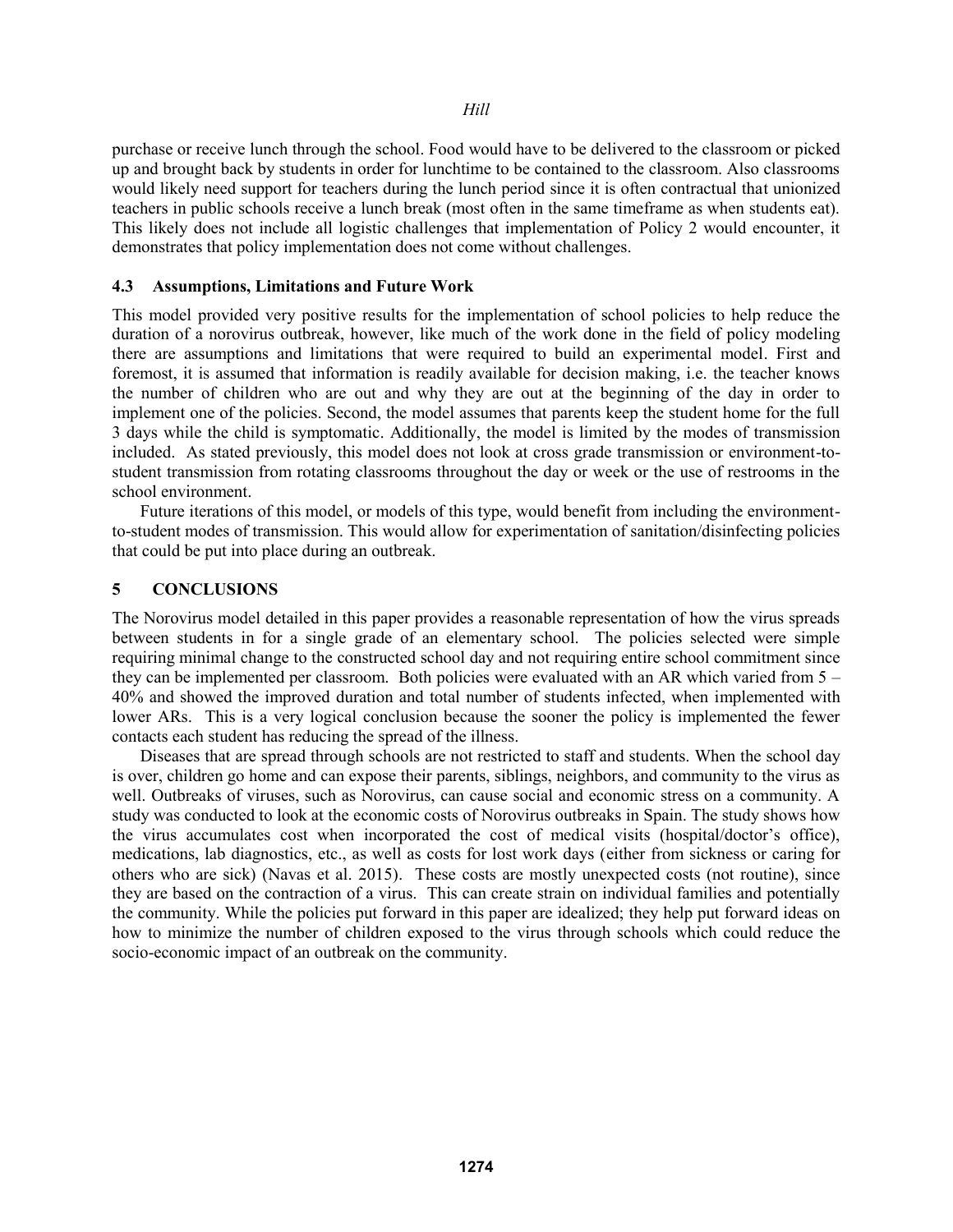#### **REFERENCES**

- ABC News. 2015. "KOLO RSS: Only Two Washoe Schools Left on Norovirus List." Last updated November 23. Accessed November 25, 2015. http://www.kolotv.com/home/headlines/ Gastrointestinal-Illness-on-the-Rise-In-Washoe-County-330301131.html.
- Cairns, R.B., M. Leung, L. Buchanan, and B.D. Cairns. 1995. "Friendships and Social Networks in Childhood and Adolescence: Fluidity, Reliability, and Interrelations." *Child Development* 66(5): 1330-1345.
- Cauchemez, S., A. Valleron, P. Boëlle, A. Flahault, and N. M. Ferguson. 2008. "Estimating the Impact of School Closure on Influenza Transmission from Sentinel Data." *Nature* 452(7188): 750 -754.
- CBS News. 2014. "Norovirus Outbreak Sickens 150 at Boston Elementary School." Last updated November 6. Accessed November 25, 2015. http://www.cbsnews.com/news/norovirus-outbreaksickens-150-at-boston-elementary-school/.
- Centers for Disease Control and Prevention. 2011. "Guideline for the Prevention and Control of Norovirus Gastroenteritis Outbreaks in Healthcare Settings, 2011." Last updated May 4. Accessed November 26, 2015. http://www.cdc.gov/hicpac/norovirus/013\_norovirus-evidence-q3.html.
- Centers for Disease Control and Prevention. 2013a. "Norovirus is Now the Leading Cause of Severe Gastroenteritis in US Children." [Accessed November 18, 2015]. http://www.cdc.gov/media/releases/2013/p0321\_norovirus\_children.
- Centers for Disease Control and Prevention. 2013b. "Key Infection Control Recommendations for the Control of Norovirus Outbreaks in Healthcare Settings." [Accessed November 11, 2015]. http://www.cdc.gov/hai/pdfs/norovirus/229110A-NorovirusControlRecomm508A.pdf.
- Centers for Disease Control and Prevention. 2015. "Norovirus." [Accessed November 18, 2015]. http://www.cdc.gov/norovirus/.
- Cotterell, J. 2007. *Social Networks in Youth and Adolescence*. New York: Routledge.
- European Centre for Disease Prevention and Control. 2013. *Prevention of Norovirus Infection in Schools and Childcare Facilities*. Publications Office of the European Union.
- Espelage, D. L., H. D. Green, and S. Wasserman. 2007. "Statistical Analysis of Friendship Patterns and Bullying Behaviors among Youth." *New Directions for Child and Adolescent Development* 118: 61- 75.
- Freeman, N. C. G, M. Jimenez, K. J. Reed, S. Gurunathan, R. D. Edwards, A. Roy, J. L. Adgate, E. D. Pellizzari, J. Quackenboss, K. Sexton, and P. J. Lioy. 2001. "Quantitative Analysis of Children's Microactivity Patterns: The Minnesota Children's Pesticide Exposure Study." *Journal of Exposure Analysis and Environmental Epidemiology* 11(6): 501- 509.
- Gemmetto, V., A. Barrat, and C. Cattuto. 2014. "Mitigation of Infectious Disease at School: Targeted Class Closure vs School Closure." *BMC Infectious Diseases* 14(1): 695.
- Hall, A. J., J. Vinje, B. Lopman, G. W. Park, C. Yen, N. Gregoricus, and P. Umesh. 2011. "Updated Norovirus Outbreak Management and Disease Prevention Guidelines." US Department of Health and Human Services: Centers for Disease Control and Prevention, March 4. Accessed November 25, 2015. http://www.cdc.gov/mmwr/preview/mmwrhtml/rr6003a1.htm?s.
- Harris, J. P., B. A. Lopman, and S. J. O'Brien. 2010. "Infection Control Measures for Norovirus: A Systematic Review of Outbreaks in Semi-enclosed Settings." *Journal of Hospital Infection* 74(1):1-9.
- Kindermann, T. A. 1993. "Natural Peer Groups as Contexts for Individual Development: The Case of Children's Motivation in School." *Developmental Psychology* 29(6): 970-977.
- Lopez, L., and S. Tata. 2012. "320 Students out Sick after Norovirus Outbreak Hits Calif. School." *NBC News,* October 16. [Accessed November 25, 2015].

http://usnews.nbcnews.com/\_news/2012/10/16/14481160-320-students-out-sick-after-norovirusoutbreak-hits-calif-school?lite.